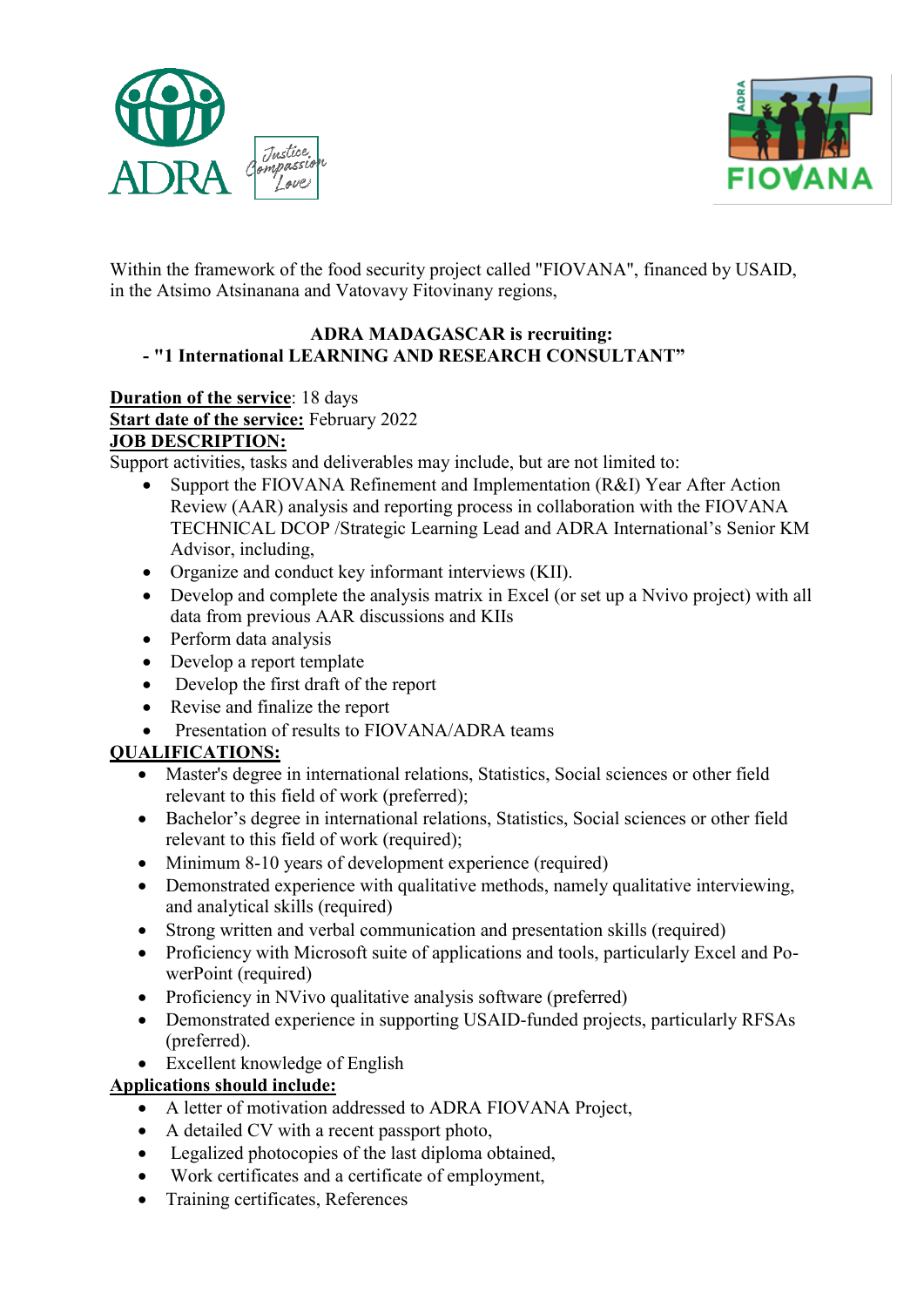The position is based in Madagascar or remotely.

The Terms of Reference for each position are available from the ADRA PROJECT FIOVANA office and on our website [www.adra.mg/jobs](http://www.adra.mg/Careers)

Applications should be sent directly to the following email address recrutement@adra.mg or dropped off at the following addresses with the mention:

### **"FIOVANA Project - LEARNING AND RESEARCH CONSULTANT"**

### **- ADRA MADAGASCAR – opposite EPP Ambatomaro - BP 8218, 101 ANTANANARIVO - ADRA Projet FIOVANA - Lot 1 G 37 Bis Tanjondava Maroalakely - MANAKARA -**

**No later than February 18, 2022 at 5:00 pm**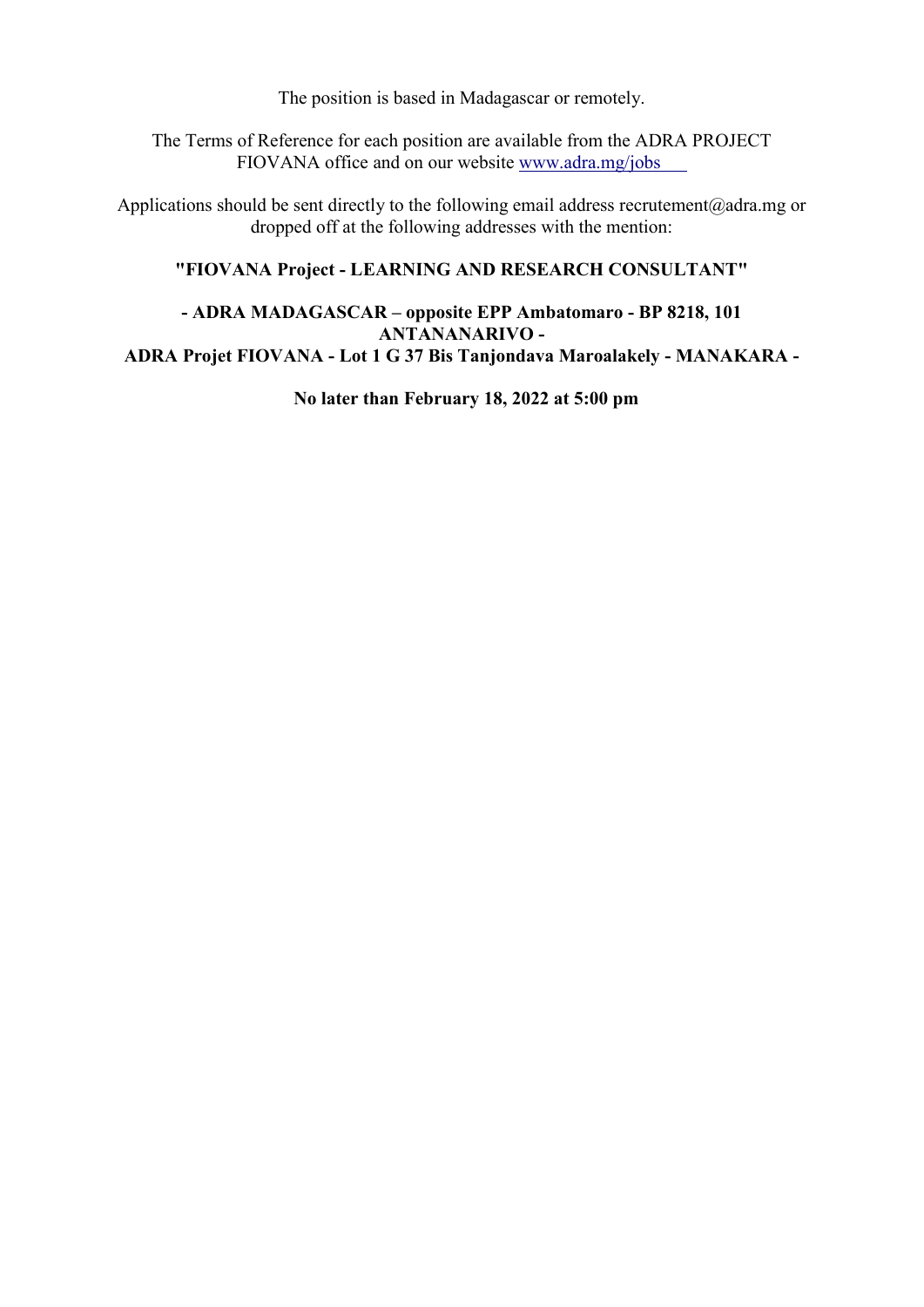



### **TERMS OF REFERENCE (TOR)**

#### **FIOVANA RESEARCH AND LEARNING CONSULTANCY**

**Country:** Madagascar **Project:** FIOVANA **Location:** Remote **Position Title:** Research and Learning Consultant **Supervisor:** Acting Food Security Coordinator/Strategic Learning Lead

**Working Days:** 18 **Position Summary**

The Research and Learning Consultant will support the research and learning component for the FIOVANA Project, ensuring the quality of research and learning activities and deliverables under the supervision of the Acting Food Security Coordinator/Strategic Learning Lead. This consultancy will help to fill a critical gap during a staffing transition. The consultant is expected to work closely with the Acting Food Security Coordinator/Strategic Learning Lead and ADRA International's Senior KM Advisor to complete tasks.

#### **Job description**

The Consultant will support the FIOVANA project with various research and learning activities, tasks, and deliverables, guided by a workplan developed by the Acting Food Security Coordinator/Strategic Learning Lead and weekly check-ins. Support activities, tasks, and deliverables may include, but are not limited to:

- o Supporting FIOVANA's Refine & Implement (R&I) Year After Action Review (AAR) analysis and reporting process in collaboration with the TECHNICAL DCOP /Strategic Learning Lead and ADRA International's Senior KM Advisor, including,
- o Organizing and conducting Key Informant Interviews (KIIs)
- $\circ$  Developing and populating the analysis matrix in Excel (or setting up an Nvivo project) with all data from previous AAR discussions and KIIs
- $\circ$  Conducting analysis of the data
- o Developing a report template
- o Developing the first draft of the report
- o Revising and finalizing the report
- o Presenting findings to the FIOVANA/ADRA teams

#### **Qualifications**

- Master's Degree in International Relations, Statistics, social sciences, or other field relevant to this scope of work (preferred);
- Bachelor's Degree in International Relations, Statistics, social sciences, or other field relevant to this scope of work (required)